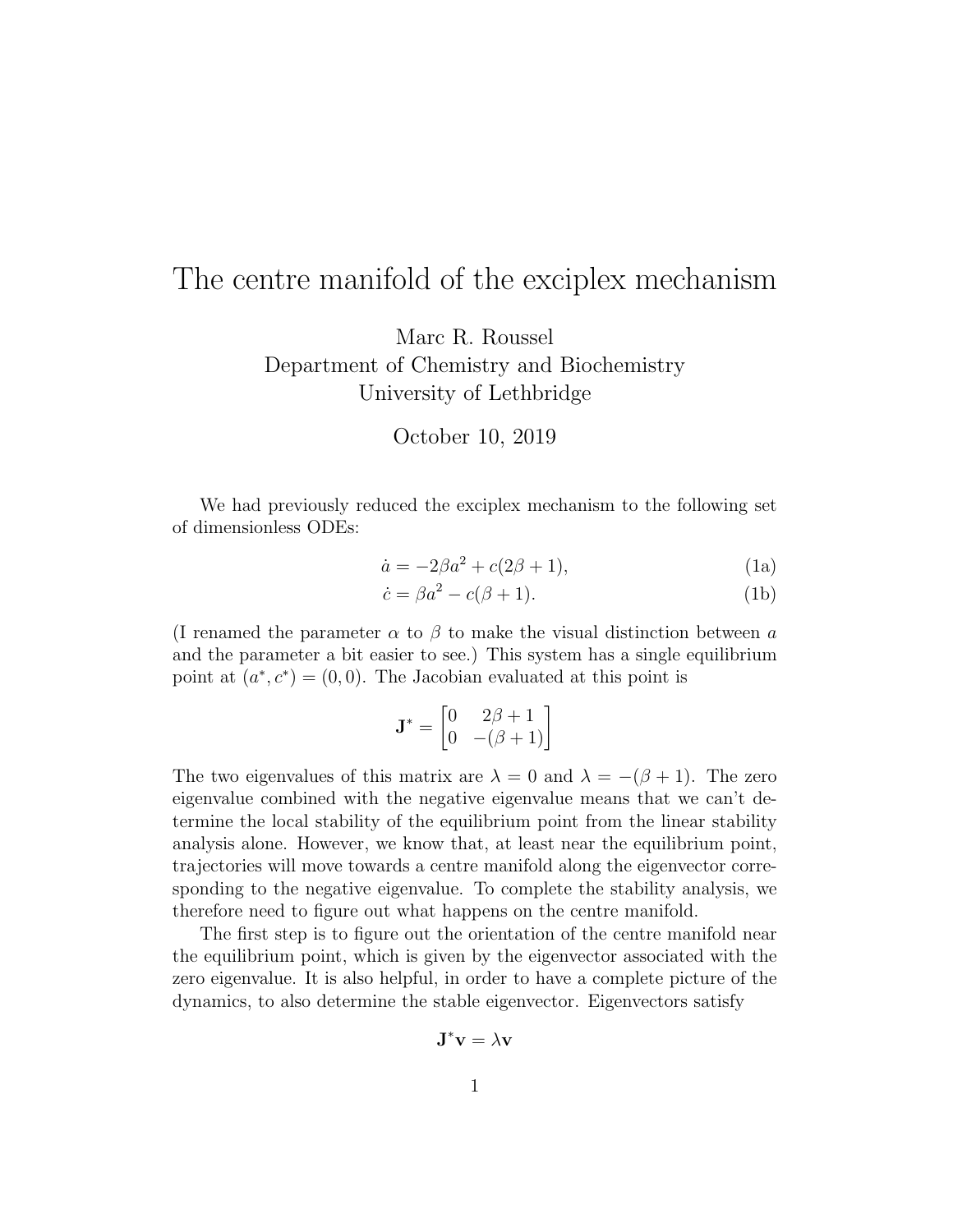$$
(\mathbf{J}^* - \lambda \mathbf{I})\mathbf{v} = 0.
$$

For the stable eigenvector, we have

$$
\begin{aligned}\n\left(\begin{bmatrix}\n0 & 2\beta + 1 \\
0 & -(\beta + 1)\n\end{bmatrix} - \begin{bmatrix}\n-(\beta + 1) & 0 \\
0 & -(\beta + 1)\n\end{bmatrix}\right)\n\begin{bmatrix}\nv_1^{(-)} \\
v_2^{(-)}\n\end{bmatrix} = \mathbf{0} \\
\therefore \left[\begin{bmatrix}\n\beta + 1 & 2\beta + 1 \\
0 & 0\n\end{bmatrix}\n\begin{bmatrix}\nv_1^{(-)} \\
v_2^{(-)}\n\end{bmatrix} = \mathbf{0} \\
\therefore (\beta + 1)v_1^{(-)} + (2\beta + 1)v_2^{(-)} = 0. \\
\therefore \frac{v_2^{(-)}}{v_1^{(-)}} = -\frac{\beta + 1}{2\beta + 1}.\n\end{aligned}
$$

This is the slope of the stable eigenvector.

We proceed similarly for the centre eigenvector:

$$
(\mathbf{J}^* - \lambda \mathbf{I})\mathbf{v} = \mathbf{J}^*\mathbf{v}.
$$

$$
\therefore \begin{bmatrix} 0 & 2\beta + 1 \\ 0 & -(\beta + 1) \end{bmatrix} \begin{bmatrix} v_1^{(0)} \\ v_2^{(0)} \end{bmatrix} = \mathbf{0}.
$$

$$
\therefore (2\beta + 1)v_2^{(0)} = -(\beta + 1)v_2^{(0)} = 0.
$$

The centre eigenvector is therefore  $(1, 0)$ , i.e. it lies along the a axis or, equivalently, has a slope of zero. As noted in the textbook, this is not always the case, although it happens quite often in irreversible chemical systems with a centre manifold.

We now know that the centre manifold has a Taylor expansion around the equilibrium point of the following form:

$$
c_{\text{CM}}(a) = \gamma_2 a^2 + \gamma_3 a^3 + \dots \tag{2}
$$

The constant term is zero because the equilibrium point passes through the origin, i.e.  $c_{\text{CM}}(a^*) = c^*$ , and both  $a^*$  and  $c^*$  are zero. The linear term is zero because the slope of the centre manifold (centre eigenvector) at the equilibrium point is zero. To find the behavior on the centre manifold, we can

or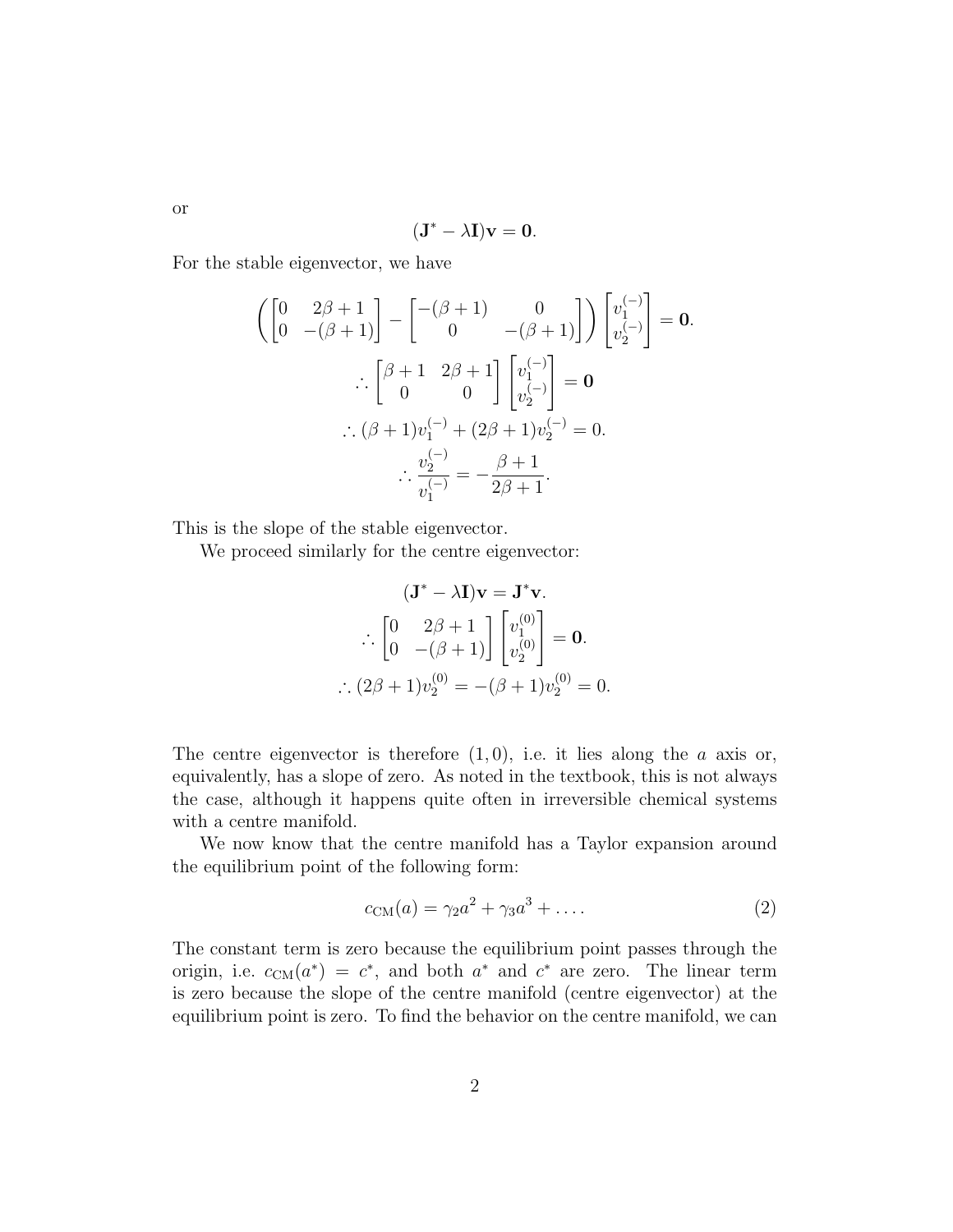substitute  $c_{\text{CM}}$  into equation (1a). This will give us the evolution equation for a on the centre manifold. If we try this, we get

$$
\dot{a} = -2\beta a^2 + (2\beta + 1)\left(\gamma_2 a^2 + \gamma_3 a^3 + O(a^4)\right). \tag{3}
$$

Our objective from here is to determine the behavior of this differential equation to lowest order in a, since this will in turn determine the behavior near the equilibrium point. This means that we need to figure out (at least) the value of  $\gamma_2$ . To do this, we use the **invariance equation**. The centre manifold is an invariant manifold, i.e. a trajectory, written in the form  $c =$  $c_{text}CM(a)$ . differentiating this equation with respect to time and using the chain rule, we get

$$
\frac{dc}{dt} = \frac{dc_{\rm CM}}{da} \frac{da}{dt}.
$$

Every trajectory is a solution of the invariance equation. However, by using what we already know about the centre manifold, namely that its first two Taylor coefficients vanish, we specialize our result to this manifold.

Substituting equation (2) into the invariance equation, we get

$$
\beta a^2 - (\beta + 1) (\gamma_2 a^2 + \gamma_3 a^3 + O(a^4))
$$
  
=  $(2\gamma_2 a + 3\gamma_3 a^2 + O(a^3)) [-2\beta a^2 + (2\beta + 1) (\gamma_2 a^2 + \gamma_3 a^3 + O(a^4))].$ 

The trick now is to collect all the terms in  $a^i$  for each i starting with 2. Since we are only interested in the behavior near equilibrium, we will stop as soon as we are able to determine this behavior, i.e. as soon as we get a nonzero term in equation (3). First, we collect terms in  $a^2$ :

$$
\beta - (\beta + 1)\gamma_2 = 0.
$$

$$
\therefore \gamma_2 = \frac{\beta}{\beta + 1}.
$$

If we substitute this value of  $\gamma_2$  into equation (3), we get

$$
\dot{a} = a^2 \left( -2\beta + \frac{\beta(2\beta + 1)}{\beta + 1} \right) + (2\beta + 1) \left( \gamma_3 a^3 + O(a^4) \right)
$$

$$
\approx -\frac{\beta}{\beta + 1} a^2.
$$

We now have what we want, namely an equation for the evolution on the centre manifold near the equilibrium point. This equation is itself a onedimensional dynamical system, with a semi-stable equilibrium point at  $a = 0$ .